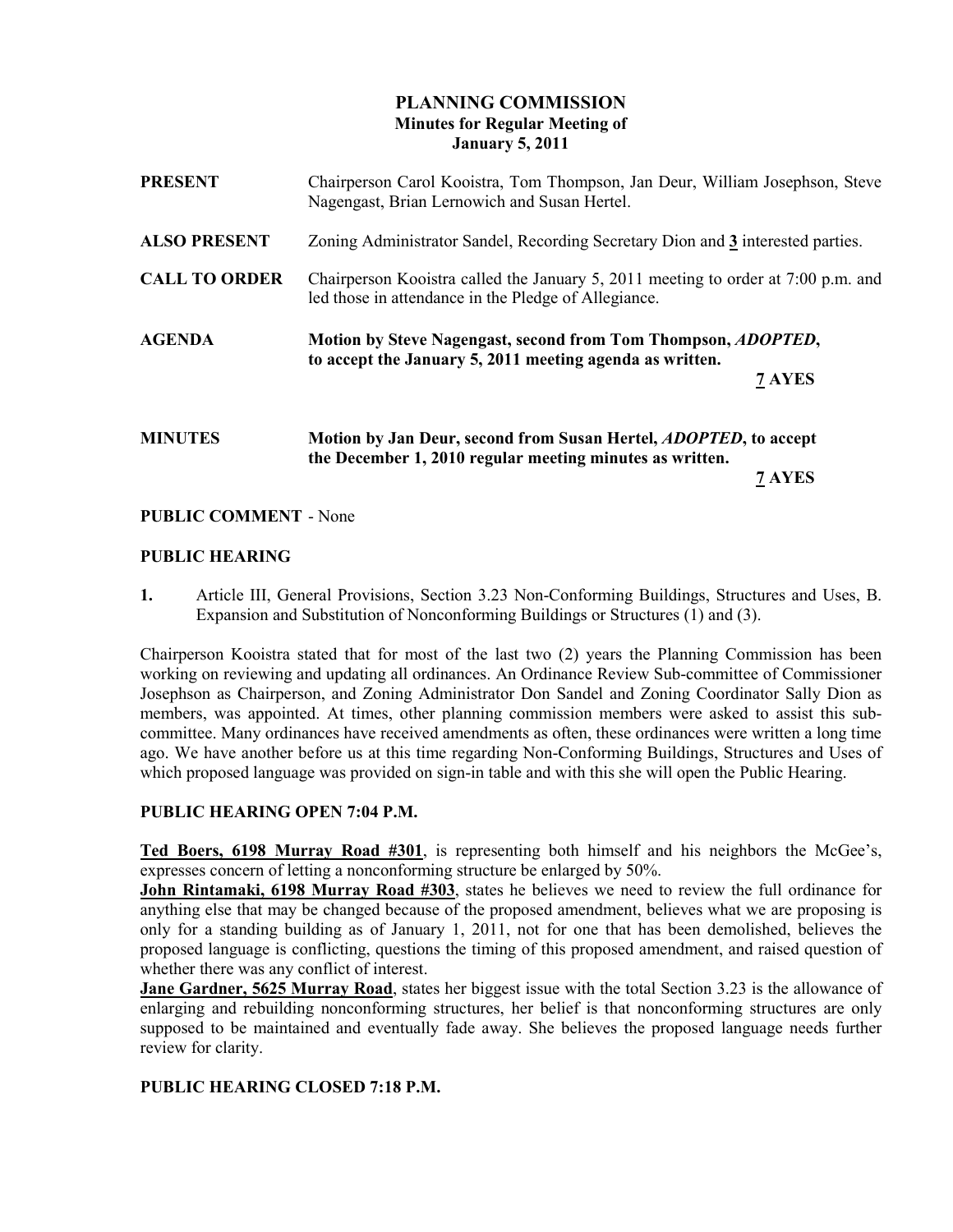Chairperson Kooistra asked Commissioner Josephson and Zoning Administrator Sandel to address the concerns raised during the public hearing. Commissioner Josephson explains even if a home is demolished we still have on record what the floor area was on January 1, 2011, also if a home is being demolished and rebuilt it has to be documented by a registered surveyor so we have accurate information of what was there, we are trying to make it stay on the existing footprint but allow them to enlarge the floor area by 50%, he agrees we should not allow anything enlarged to go beyond the setbacks unless a variance is requested and granted, this needs to be added for clarification, he also advised that other parts of the ordinance have already been amended and that the reason we are proposing this amendment now is because we have had clarification issues with this section. Because of the clarification issue with this section it needs to be addressed before the issues can arise again thus this proposed language that has been being worked on for months.

Chairperson Kooistra advised that late this afternoon we received a response from Attorney Eklund regarding the proposed language and in it he did list a few things that could use further review. He suggests the use of terms "gross floor area" or "usable floor area" should be used since they are currently defined in the ordinance. He also added that the terms "rebuild" and "restore" are currently used but not defined in the ordinance so if they will still be used we need to define them. Chairperson Kooistra asked Zoning Administrator Sandel to read the definitions from our zoning ordinance for Floor Area, Gross (GFA) and Floor Area, Usable (UFA). Commissioner Josephson stated he agrees with Attorney Eklund's suggestion to propose the use of "Floor Area, Gross (GFA)" instead of "floor area" that was previously proposed and that if we leave "rebuild" and "restore" in we need to define them.

## COMMISSIONERS COMMENTS

Commissioner Thompson – echo's Commissioner Josephson's statement that because of the clarification issue with this section it needs to be addressed before the issues can arise again thus this proposed language that has been being worked on for months. He also stated that he believes a nonconforming use and nonconforming structure in many cases are two (2) different things ex: if a small business was in a residential zoning district it would be a nonconforming use and a nonconforming structure might be one that is one (1) of two (2) on a parcel when the ordinance only allows one and of course it could be because of setback issues or other things. He also stated he agrees that there are definitions that need to be added.

Commissioner Deur – agrees the timing of this proposed amendment is coincidence of any project that may be occurring at this time, and doesn't believe there is any conflict of interest; also agrees with Commissioner Thompson that we need to do further review of the proposed language.

Commissioner Lernowich – echo's previous comments.

Commissioner Nagengast – echo's previous comments and thanks audience for their feedback.

Commissioner Hertel – echo's previous comments.

Chairperson Kooistra – thanked those in the audience for attending, advised that after completion of the Fruitland Township Master Plan, goals were set to review and propose changes to existing ordinances. This process of review has been ongoing for the past two years, and this particular ordinance has been discussed at our meetings for several months. After hearing resident's comments, and after receiving input from Attorney Eklund, she stated that this ordinance will be sent back to the sub-committee for further review, with further discussion on upcoming Planning Commission Agendas. She advised audience if they have further input to earlier call Zoning Administrator Sandel or email Commissioner Josephson.

Commissioner Josephson – thanks those in the audience for coming, it is most useful and he may be contacting them while reviewing and rewriting the proposed language.

# **CORRESPONDENCE**

JoAnne McShane and William Nutting, 6164 Murray Road – objects to proposed language.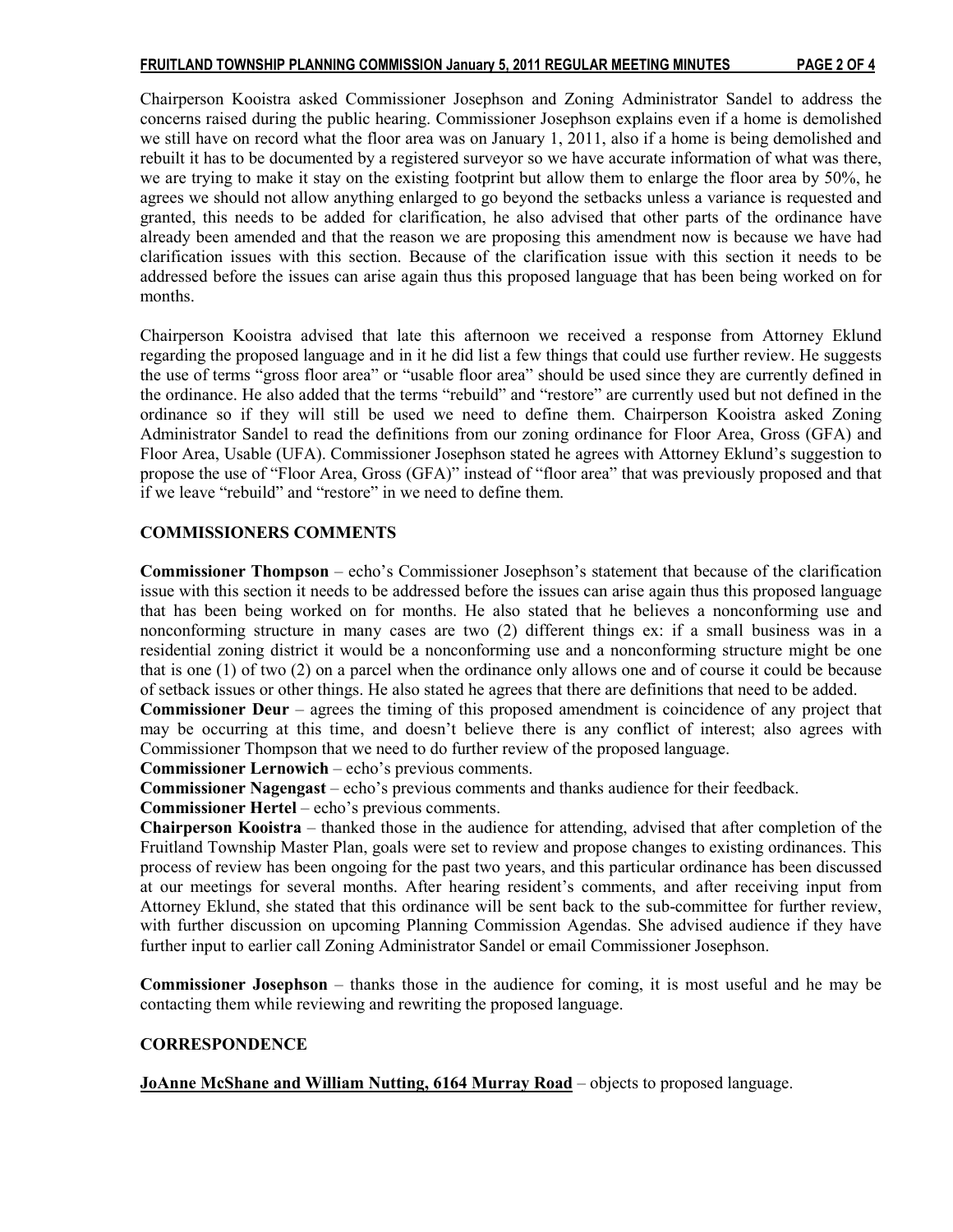## OLD BUSINESS

## 1. Medical Marihuana Sub-committee Report – Commissioner Deur

Commissioner Deur, chairperson of the Medical Marihuana sub-committee, handed out a proposed ordinance "to impose a moratorium on the issuance of permits, licenses or approvals for the sale or dispensation of medical marihuana; and to prohibit the sale of medical marihuana". This would need to be approved by the Township Board and would become effective the day following its publication. Chairperson Kooistra, asked all commissioners for comments and it was agreed by all that a moratorium was in order. There was some discussion regarding a six (6) month vs. a twelve (12) month time frame and some clarification of the proposed language was provided by Commissioner Deur. It was also noted that this language had been approved by several attorneys, including our township attorney, Bob Eklund.

> Motion by Jan Deur, second from Brian Lernowich, ADOPTED, to recommend to the Township Board that they impose a six (6) month moratorium on the issuance of permits, licenses or approvals for the sale or dispensation of medical marihuana, and to prohibit the sale of medical marihuana".

 6 AYES 1 NAY (Hertel)

2. Zoning Ordinance Review Committee – Commissioner Josephson

Commissioner Josephson advises that the committee has not worked on anything new in the past month; however, they are still waiting for the State of Michigan findings before starting to review Article XVII, Signs in full.

## 3. Response to Correspondence

Chairperson Kooistra said she would like to know what commissioners thought of Dr. Holly's idea of having a Duck Lake Community Zone.

Commissioner Thompson – he believes that many of Dr. Holly's concerns have been addressed in the Inland Lakes District (ILD) and the Forest Preservation/Recreation District (FPR) and wondered if this was the appropriate body to further address these concerns.

Commissioner Deur – likes what Dr. Holly proposed, would like to see other local groups, such as the Duck Lake Association and Duck Lake Watershed, join his vision on this project.

Commissioner Lernowich – likes Dr. Holly's ideas, asks how do we get the word out to others?

Commissioner Nagengast – study with Grand Valley needs to be done first according to Dr. Holly, believes Dr. Holly should work with the Duck Lake Watershed.

Commissioner Hertel – agrees we do not need another zoning ordinance; the Duck Lake Watershed is probably the best place for him to go.

Chairperson Kooistra – stated that she met with Don Sandel to discuss Dr. Holly's proposal and what could be done to give assistance. They agreed that even though the concerns are very worthy, the Planning Commission was not the appropriate body to address these concerns. Therefore, it was agreed that a letter, including the proposal of Dr. Holly, would be sent to the Duck Lake Riparian Owners Association for their consideration. It was agreed that the same letter should be sent to the Duck Lake Watershed.

## NEW BUSINESS

None